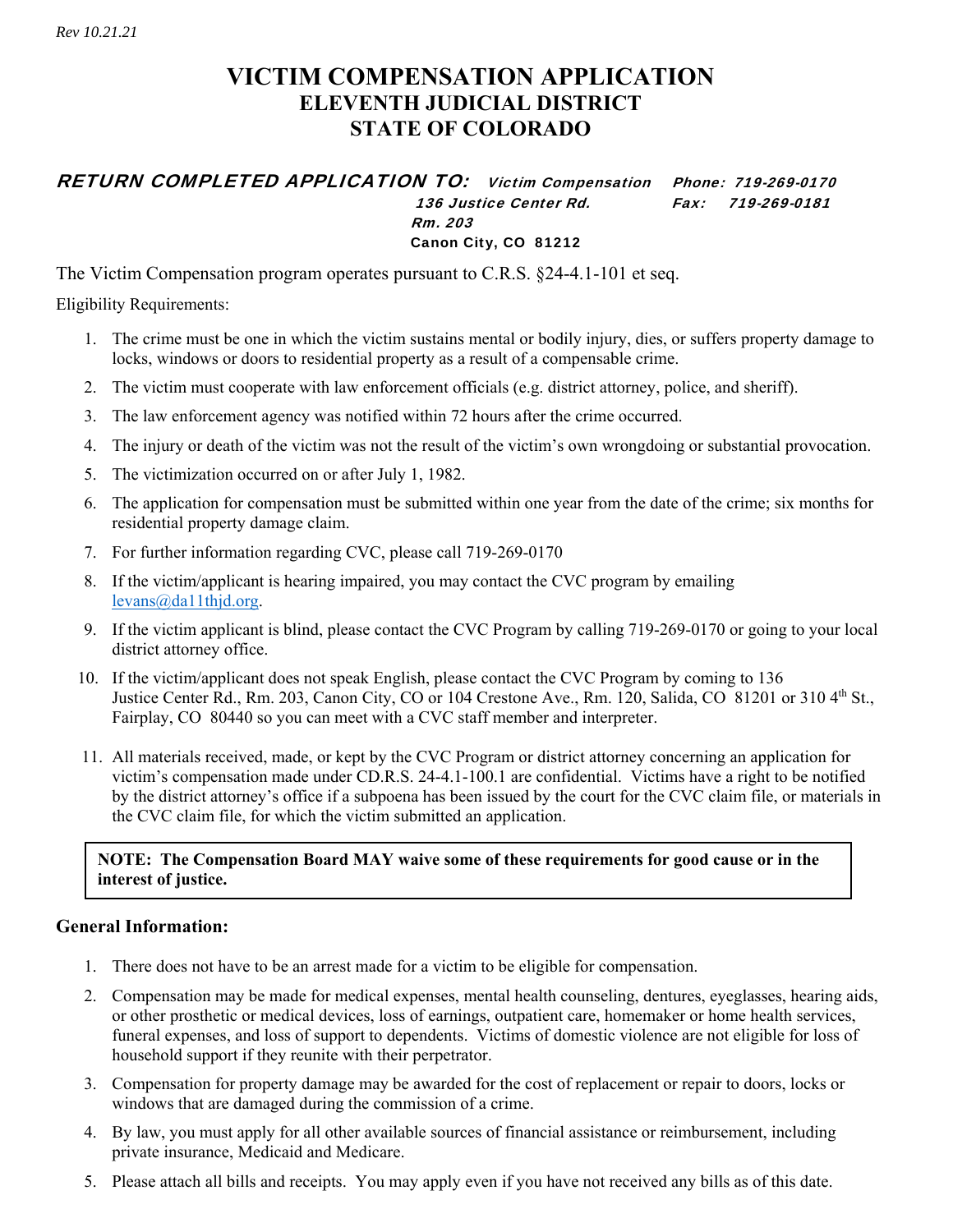#### *Rev 10.21.21*

- 6. Your claim will be investigated and presented to the Victim Compensation Board. This process may take up to forty-five days.
- 7. Total recovery may not exceed the statutory limit of \$30,000. Compensation for some categories is limited by Board policy.
- 8. Should your claim be denied, you have a right to request reconsideration of the Board's decision and have the right to submit new or additional information related to the reason(s) for the Board's denial or reduction of your claim. You may arrange for reconsideration by contacting the Victim Compensation program within 30 days from the date in which you receive notice of the denial or reduction of your claim. If you request reconsideration of the Board's decision, further information concerning the reconsideration process will be mailed to you. In the event the denial is upheld by the Board, you have a right to have the Board's decision reviewed in accordance with the Colorado Rules of Civil Procedure within 30 days.
- 9. Contact the CVC Program at 719-269-0170 if crime related bills have been turned over to a collection agency.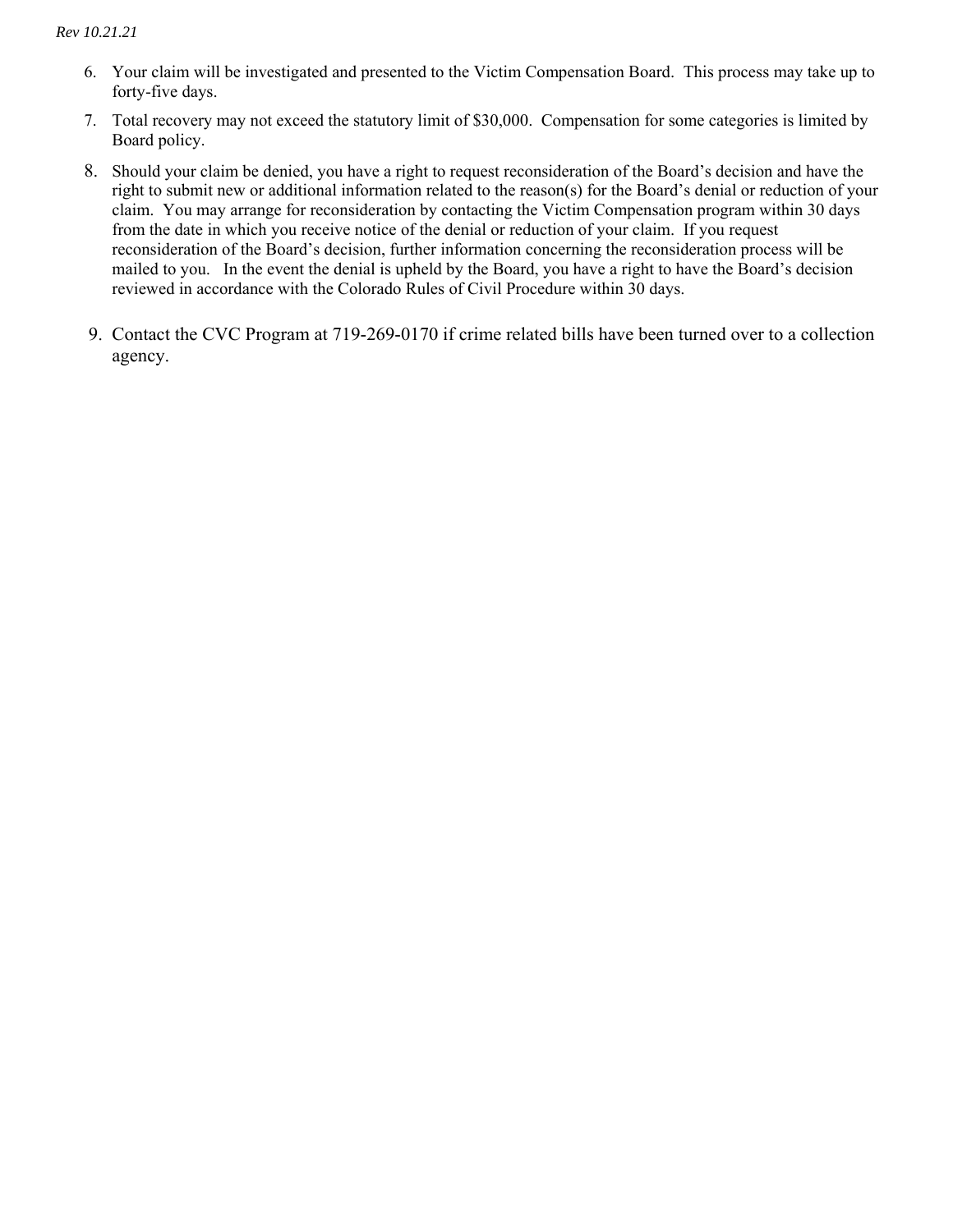# **Please complete every question, write N/A if the question is not applicable.**

# **SECTION 1 - VICTIM INFORMATION (PLEASE TYPE OR PRINT)**

| Victim's Name (First, Middle, Last)                                                                 |                                                  | <b>Email Address</b>                                                                         |  |  |
|-----------------------------------------------------------------------------------------------------|--------------------------------------------------|----------------------------------------------------------------------------------------------|--|--|
| <b>Mailing Address</b>                                                                              |                                                  | City/State/Zip                                                                               |  |  |
| Home Phone                                                                                          | Work phone                                       | Cell Phone                                                                                   |  |  |
| Date of Birth                                                                                       | Age when crime occurred                          |                                                                                              |  |  |
| <b>State of Residency</b>                                                                           | Sex:                                             | Male<br>Female<br>$\perp$                                                                    |  |  |
|                                                                                                     |                                                  |                                                                                              |  |  |
|                                                                                                     |                                                  | The following information is used for statistical purposes only. It is needed to comply with |  |  |
|                                                                                                     | Race:                                            | Who Referred You to the Compensation<br>Program?                                             |  |  |
|                                                                                                     | $\Box$ White Non-Latino or<br>Caucasian          | □ District Attorney Victim Advocate                                                          |  |  |
|                                                                                                     | □ Black or African<br>American                   | □ Law Enforcement Victim Advocate                                                            |  |  |
|                                                                                                     | $\Box$ Hispanic or Latino                        | $\Box$ Police Officer                                                                        |  |  |
|                                                                                                     | $\Box$ American Indian or<br>Alaska Native       | $\Box$ Human Services                                                                        |  |  |
|                                                                                                     | $\Box$ Asian                                     | $\Box$ Hospital                                                                              |  |  |
|                                                                                                     | $\Box$ Native Hawaiian or Other<br>Asian Pacific |                                                                                              |  |  |
| federal regulations.<br>Handicapped:<br>$\Box$ Yes $\Box$ Physical<br>$\square$ No $\square$ Mental | <b>Multiple Races</b><br>$\Box$                  | $\Box$ Therapist                                                                             |  |  |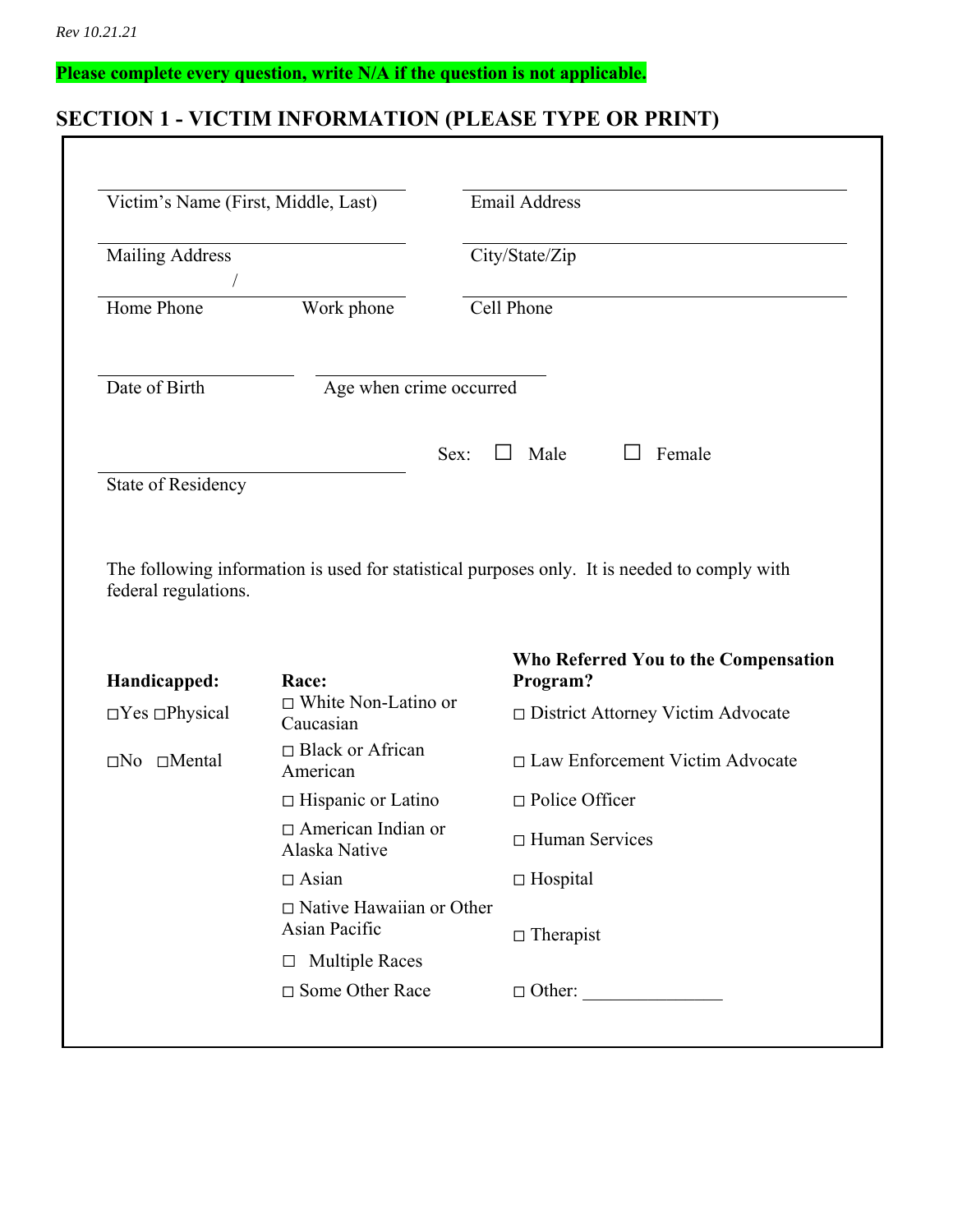### **SECTION 2 - CLAIMANT INFORMATION** *(Complete only if person submitting application is not the victim, i.e.: victim's parent or guardian, or relative of victim).*

| Claimant's Name        |                |  |
|------------------------|----------------|--|
| <b>Mailing Address</b> | City/State/Zip |  |
| Home Telephone         | Work Telephone |  |

# **ECTION 3 - CRIME INFORMATION** *(All applicants must complete this section)*

| <b>Type of Crime:</b>                             |                                                 |
|---------------------------------------------------|-------------------------------------------------|
| $\Box$ Domestic Violence                          | Drunk Driver/Vehicular Assault/Homicide         |
| $\Box$ Assault                                    | $\Box$ Child Physical Abuse                     |
| $\Box$ Burglary/Criminal Mischief                 | $\Box$ Child Sexual Assault by Family Member    |
| $\Box$ Sexual Assault – Adult                     | $\Box$ Child Sexual Assault - Non-Family Member |
| $\Box$ Murder/Homicide                            | Other                                           |
| Date of Crime:                                    | Police Dept./Agency Crime Was Reported To:      |
| Crime Report Number:                              | Law Enforcement Officer Handling Case:          |
|                                                   |                                                 |
| Who Committed the Crime?                          | Suspect's Relationship to Victim:               |
| Did the Crime Occur at Work? $\Box$ Yes $\Box$ No | County Where Crime Occurred:                    |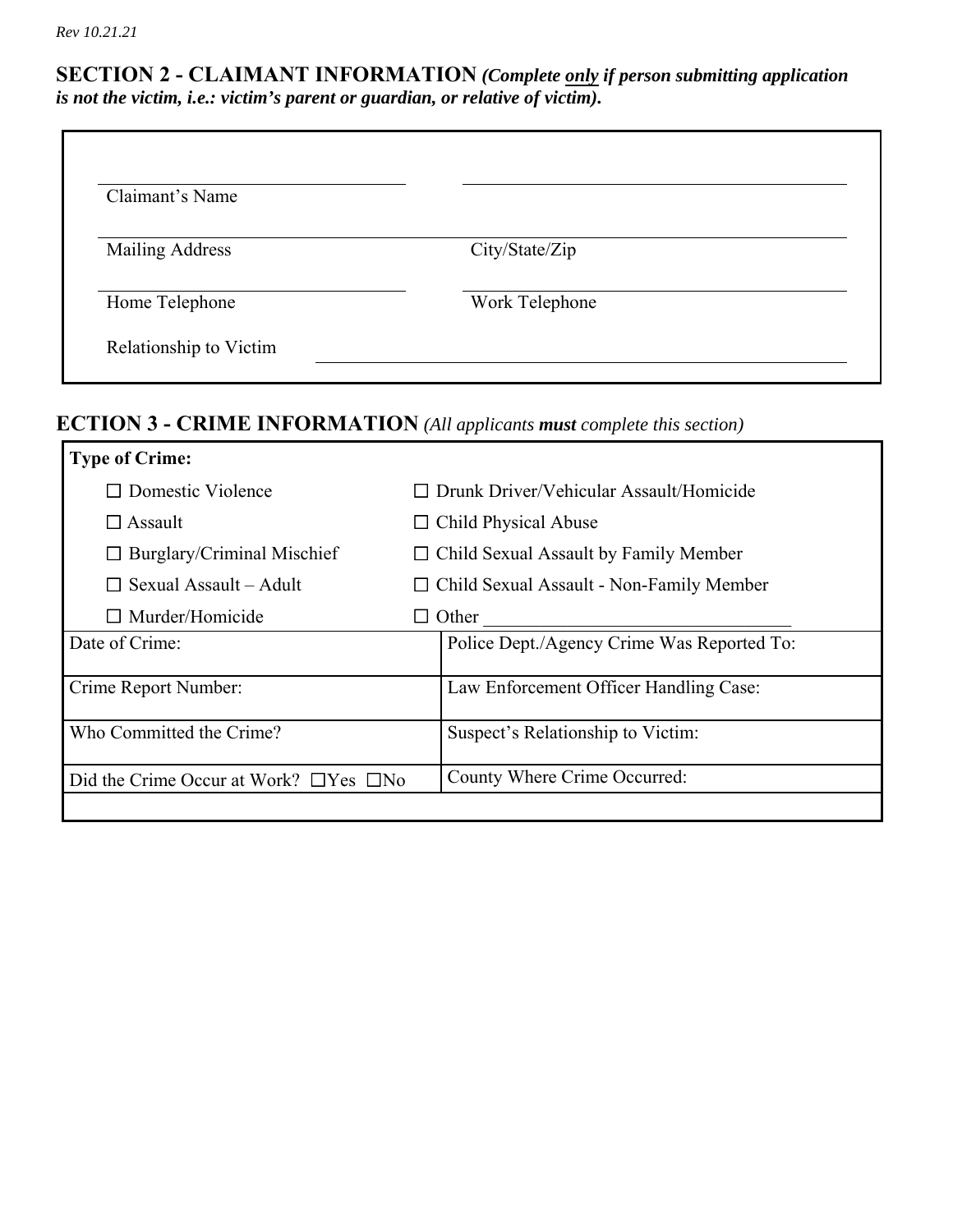INCLUDE COPIES OF ITEMIZED BILLS WITH THIS APPLICATION. PLEASE FORWARD ADDITIONAL CRIME RELATED BILLS AS YOU RECEIVE THEM.

**SECTION 4 – BENEFITS Please** *check each type of claim for which you are requesting funds, and provide the information requested within the block or mark the type of claim as not applicable (N/A).* 

| <b>Hospital:</b> $\Box$ yes $\Box$ no <b>Physician:</b> $\Box$ yes $\Box$ no      |  |  | Chiropractic: $\Box$ yes $\Box$ no                                                              |
|-----------------------------------------------------------------------------------|--|--|-------------------------------------------------------------------------------------------------|
| <b>Dental:</b> $\Box$ yes $\Box$ no <b>Physical Therapy:</b> $\Box$ yes $\Box$ no |  |  |                                                                                                 |
| Home Nursing Care: $\Box$ yes $\Box$ no                                           |  |  | Other:                                                                                          |
|                                                                                   |  |  |                                                                                                 |
|                                                                                   |  |  |                                                                                                 |
|                                                                                   |  |  |                                                                                                 |
| PERSONAL MEDICAL ITEMS: Submit copies of itemized bills, if available.            |  |  |                                                                                                 |
| (Limited to medically necessary devices damaged or destroyed during the crime.)   |  |  |                                                                                                 |
|                                                                                   |  |  |                                                                                                 |
| Eyeglasses/Contact Lenses _____Yes _____No Dentures _____Yes _____No              |  |  |                                                                                                 |
| Hearing Aids _____Yes _____No Prosthetic Device _____Yes _____No                  |  |  |                                                                                                 |
| Other Yes No                                                                      |  |  |                                                                                                 |
|                                                                                   |  |  |                                                                                                 |
|                                                                                   |  |  |                                                                                                 |
|                                                                                   |  |  |                                                                                                 |
|                                                                                   |  |  |                                                                                                 |
|                                                                                   |  |  |                                                                                                 |
|                                                                                   |  |  | <b>COUNSELING:</b> Submit copies of itemized bills, if available. If already in therapy, please |
| provide the following:                                                            |  |  |                                                                                                 |
|                                                                                   |  |  | Telephone No.                                                                                   |
| Therapist's Name:                                                                 |  |  |                                                                                                 |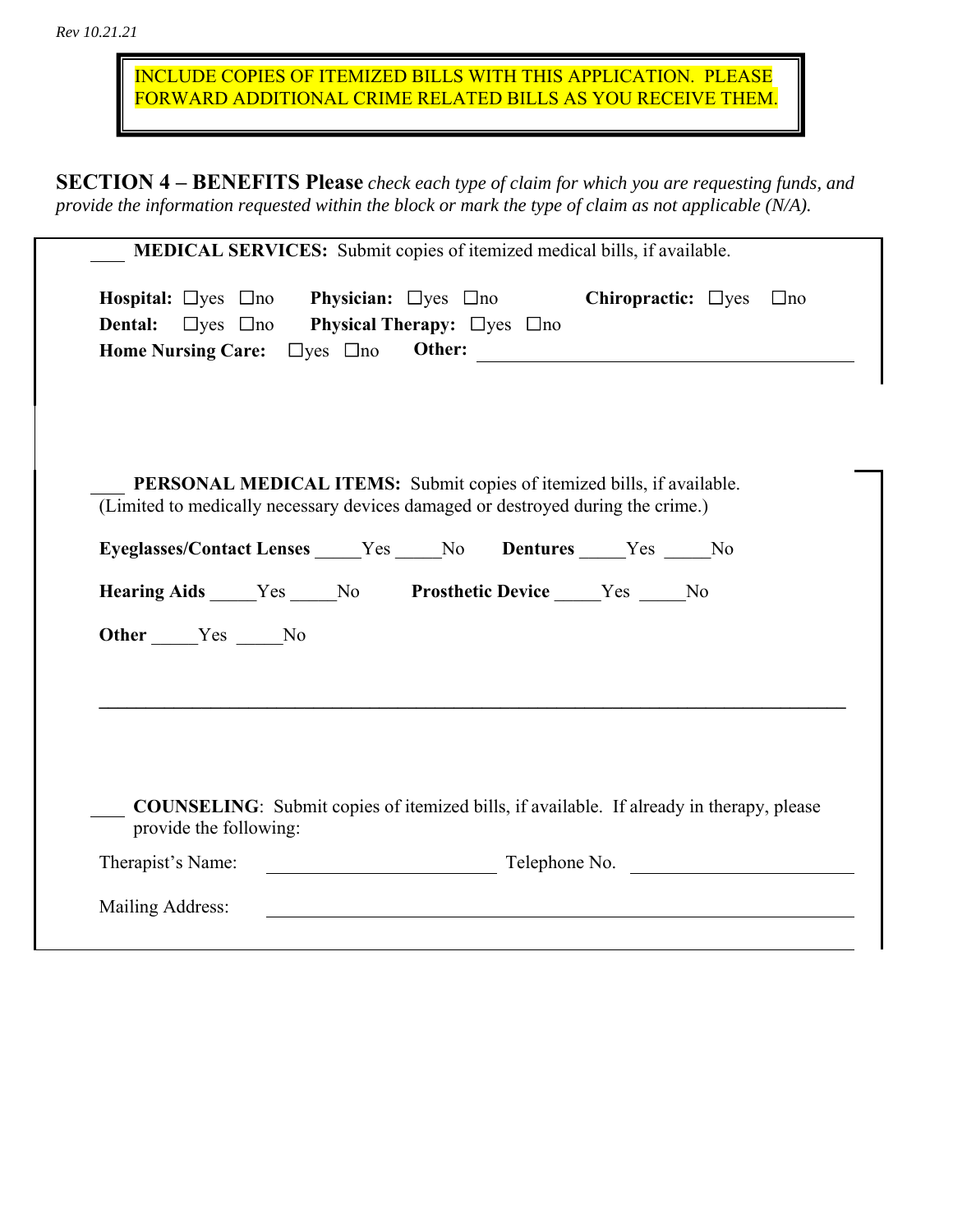|                           | <b>LOSS OF WAGES:</b> Please submit the attachment titled "Loss of Wages", page 6.<br>Did you use any of the following?                                                                                   |                                                                         |           |
|---------------------------|-----------------------------------------------------------------------------------------------------------------------------------------------------------------------------------------------------------|-------------------------------------------------------------------------|-----------|
|                           | Paid Sick Leave ________ Paid Vacation Leave _________ Paid Personal Leave ______                                                                                                                         |                                                                         |           |
|                           | FUNERAL EXPENSES: Submit copies of itemized bills when available.                                                                                                                                         |                                                                         |           |
|                           | <b>RESIDENTIAL PROPERTY:</b> Submit copies of itemized bills when available.<br>or destroyed during the crime.)                                                                                           | (Reimbursement for exterior residential doors locks and windows damaged |           |
|                           |                                                                                                                                                                                                           | Locks: $\Box$ $\Box$ Yes                                                | $\Box$ No |
|                           | <b>RELOCATION ASSISTANCE:</b> You must provide address where you are relocating, name and                                                                                                                 |                                                                         |           |
|                           | phone number of landlords, family member, friend, etc. of where you are relocating to, estimated cost of<br>relocation (with attached written estimates) or receipts if requesting reimbursement.         |                                                                         |           |
| <b>COMMENTS:</b>          |                                                                                                                                                                                                           |                                                                         |           |
|                           |                                                                                                                                                                                                           |                                                                         |           |
|                           |                                                                                                                                                                                                           |                                                                         |           |
| processing of your claim) | <b>LOSS OF SUPPORT TO DEPENDENTS</b> (You <b>MUST</b> provide verification of the income of the<br>individual whose support you have lost. If you do not provide the requested verification it will delay |                                                                         |           |
|                           |                                                                                                                                                                                                           |                                                                         |           |
|                           |                                                                                                                                                                                                           |                                                                         |           |
|                           |                                                                                                                                                                                                           |                                                                         |           |
|                           |                                                                                                                                                                                                           |                                                                         |           |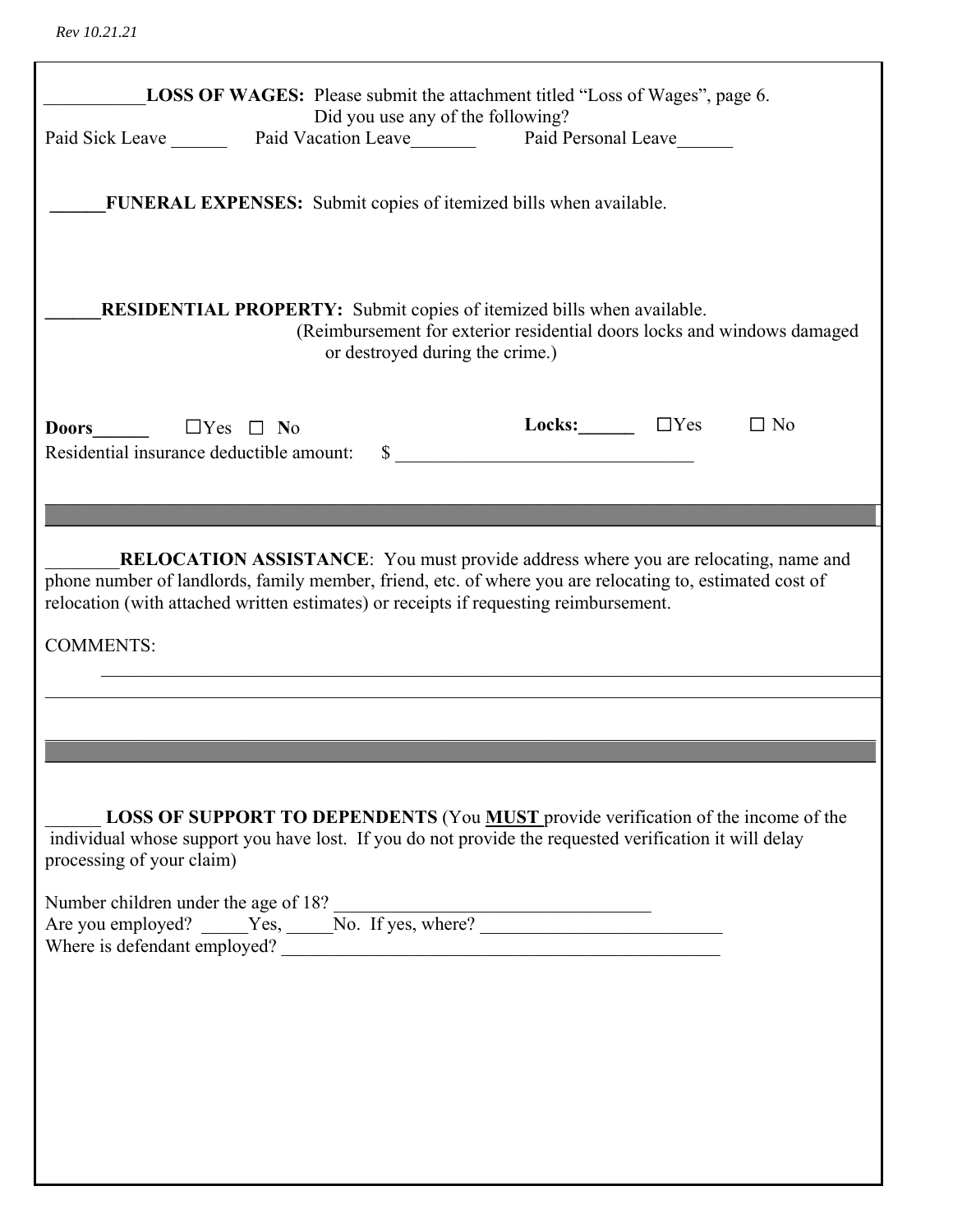**EMERGENCY AWARDS:** The compensation fund **MAY** assist victims if they are determined to require emergency assistance as a direct result of the crime. Contact the Victim Compensation Administrator at 719-269-0170 to see if emergency awards are available and for additional information on this benefit.

## **SECTION 5 - INSURANCE INFORMATION**

| All applicants seeking compensation must complete the following information on insurance and other sources |            |    |            |                                                |  |  |
|------------------------------------------------------------------------------------------------------------|------------|----|------------|------------------------------------------------|--|--|
| available to pay medical bills and counseling.                                                             |            |    |            |                                                |  |  |
| <b>SOURCE:</b>                                                                                             | <b>YES</b> | NO | <b>UNK</b> | Name of Insurance Company/Policy No./Phone No. |  |  |
| <b>Private Insurance</b>                                                                                   |            |    |            |                                                |  |  |
|                                                                                                            |            |    |            |                                                |  |  |
| Medicaid                                                                                                   |            |    |            |                                                |  |  |
| <b>Group Insurance</b>                                                                                     |            |    |            |                                                |  |  |
| Medicare                                                                                                   |            |    |            |                                                |  |  |
| Worker's Comp.                                                                                             |            |    |            |                                                |  |  |
| <b>Disability Ins.</b>                                                                                     |            |    |            |                                                |  |  |
| <b>Automobile Ins.</b>                                                                                     |            |    |            |                                                |  |  |
| Homeowner's/<br>Renter's Ins.                                                                              |            |    |            |                                                |  |  |
| <b>Military Coverage</b>                                                                                   |            |    |            |                                                |  |  |
| Other                                                                                                      |            |    |            |                                                |  |  |

\_\_\_\_\_\_\_**TRAVEL:** Please explain in detail what you are requesting travel for. Please provide copies of receipts for reimbursement (*You may be eligible for travel assistance to attend counseling or medical appointments related to injuries received in the crime. Verification of your attendance at an appointment is required)*

LODGING: Please explain in detail what you are requesting lodging for. Please provide copies of receipts for lodging costs for \_\_\_\_\_\_\_\_\_\_\_\_\_\_\_\_\_\_\_\_\_\_\_\_\_\_\_\_\_\_\_\_\_\_\_\_\_\_\_\_\_\_\_\_\_\_\_\_\_\_\_\_\_\_\_\_\_\_\_\_\_\_\_\_

**\_\_\_\_\_\_\_\_\_\_\_\_\_\_\_\_\_\_\_\_\_\_\_\_\_\_\_\_\_\_\_\_\_\_\_\_\_\_\_\_\_\_\_\_\_\_\_\_\_\_\_\_\_\_\_\_\_\_\_\_\_\_\_\_\_\_\_\_\_\_\_\_\_\_\_\_\_\_\_\_\_\_\_\_\_\_\_\_**  $\mathcal{L}_\mathcal{L} = \mathcal{L}_\mathcal{L} = \mathcal{L}_\mathcal{L} = \mathcal{L}_\mathcal{L} = \mathcal{L}_\mathcal{L} = \mathcal{L}_\mathcal{L} = \mathcal{L}_\mathcal{L} = \mathcal{L}_\mathcal{L} = \mathcal{L}_\mathcal{L} = \mathcal{L}_\mathcal{L} = \mathcal{L}_\mathcal{L} = \mathcal{L}_\mathcal{L} = \mathcal{L}_\mathcal{L} = \mathcal{L}_\mathcal{L} = \mathcal{L}_\mathcal{L} = \mathcal{L}_\mathcal{L} = \mathcal{L}_\mathcal{L}$ 

*(Lodging, travel and meals provided for attending funeral of victim who is deceased as the result of a crime or immediate family members attending a sentencing hearing will be awarded on a case by case basis)* 

 $\mathcal{L}_\mathcal{L} = \mathcal{L}_\mathcal{L} = \mathcal{L}_\mathcal{L} = \mathcal{L}_\mathcal{L} = \mathcal{L}_\mathcal{L} = \mathcal{L}_\mathcal{L} = \mathcal{L}_\mathcal{L} = \mathcal{L}_\mathcal{L} = \mathcal{L}_\mathcal{L} = \mathcal{L}_\mathcal{L} = \mathcal{L}_\mathcal{L} = \mathcal{L}_\mathcal{L} = \mathcal{L}_\mathcal{L} = \mathcal{L}_\mathcal{L} = \mathcal{L}_\mathcal{L} = \mathcal{L}_\mathcal{L} = \mathcal{L}_\mathcal{L}$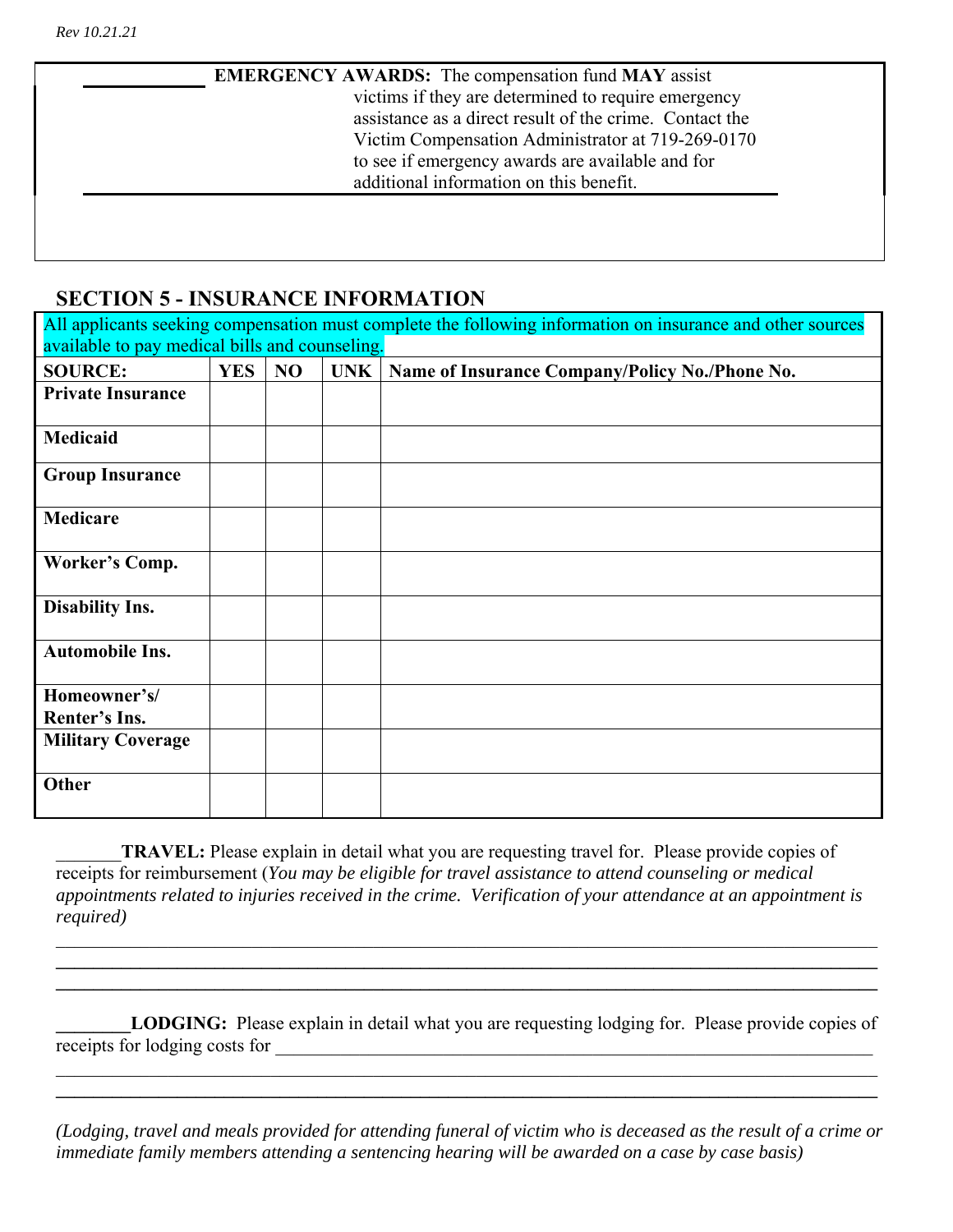### SECTION 6 – CIVIL LAWSUIT

Are you planning to sue the person(s) or business/agency responsible for this injury?  $\Box$  yes  $\Box$  no

If yes, please provide the following:

Your Civil Attorney's Name:

Mailing Address City/State/Zip

Telephone No.

**NOTE:** *The Crime Victim Compensation Board must be notified of any civil action and be provided with written evidence of the amount and terms of settlement.*

## **SECTION 7 - RELEASE OF INFORMATION AND VICTIM'S RIGHTS AND RESPONSIBILITIES**

**Certification of Application:** The information contained in this application for a Crime Victim Compensation award is true and correct to the best of my knowledge*.* I understand that the filing of false information may result in a denial of my claim and is punishable by law*.*

**Cooperation:** I understand that my failure to cooperate with law enforcement (police, sheriff, prosecutor, etc.) may result in the denial of my claim*.*

**Alternative Application Process**: If you feel the compensation board in your judicial district is unable to fairly review your claim due to a personal or professional relationship with two or more board members, it will be sent to another district for review. If your claim is approved, bills will be paid from this office. I understand that this may delay the processing of my claim.

**Repayment of Crime Victim Compensation Award:** I understand that the Crime Victim Compensation Program will be repaid if payments are received from the offender (restitution or civil action), insurance, or any other government or private agency as compensation for this injury or death after receipt of payment from the Victim Compensation Fund.

**Subrogation Agreement:** I understand that the acceptance of a Victim Compensation Award by an applicant shall subrogate the state to the extent of such award to any cause or right of action accruing to the applicant.

**Release of Information Authorization:** I hereby authorize the release of all information from my employer, physician, hospital, Department of Human Services, medical and/or mental health service provider(s) and/or creditor(s) for the purposes of verifying the claims I have submitted, or to establish the validity of a restitution claim. I further understand that any information provided may be subject to disclosure under the law.

**Release of Funds:** I hereby authorize release of funds awarded to me under the Colorado Crime Victim Compensation Act to be paid directly to the services provider(s) applicable to my claim*.* I understand that any award is subject to the availability of funds and the discretion of the Board.

**Right to Reconsideration:** As an applicant, you are advised that if your Crime Victim Compensation claim is denied you have the right to request a reconsideration hearing before the Crime Victim Compensation Board. You will be entitled to present evidence and witnesses. At said hearing, the burden of proof is upon you as the applicant to show that the claim is reasonable and compensable under the terms of the Colorado Crime Victim Compensation Act. In the event the denial is upheld by the Board at the reconsideration hearing, the applicant has the ability to have the board's decision reviewed in accordance with the Colorado Rules of Civil Procedure within 30 days.

Printed Name Signature of Victim or Claimant

Date

FOR FURTHER INFORMATION AND ASSISTANCE CONTACT THE VICTIM COMPENSATION ADMINISTRATOR AT 136 JUSTICE CENTER RD., ROOM 203, CANON CITY, CO 81212. PHONE: 719-269-0170.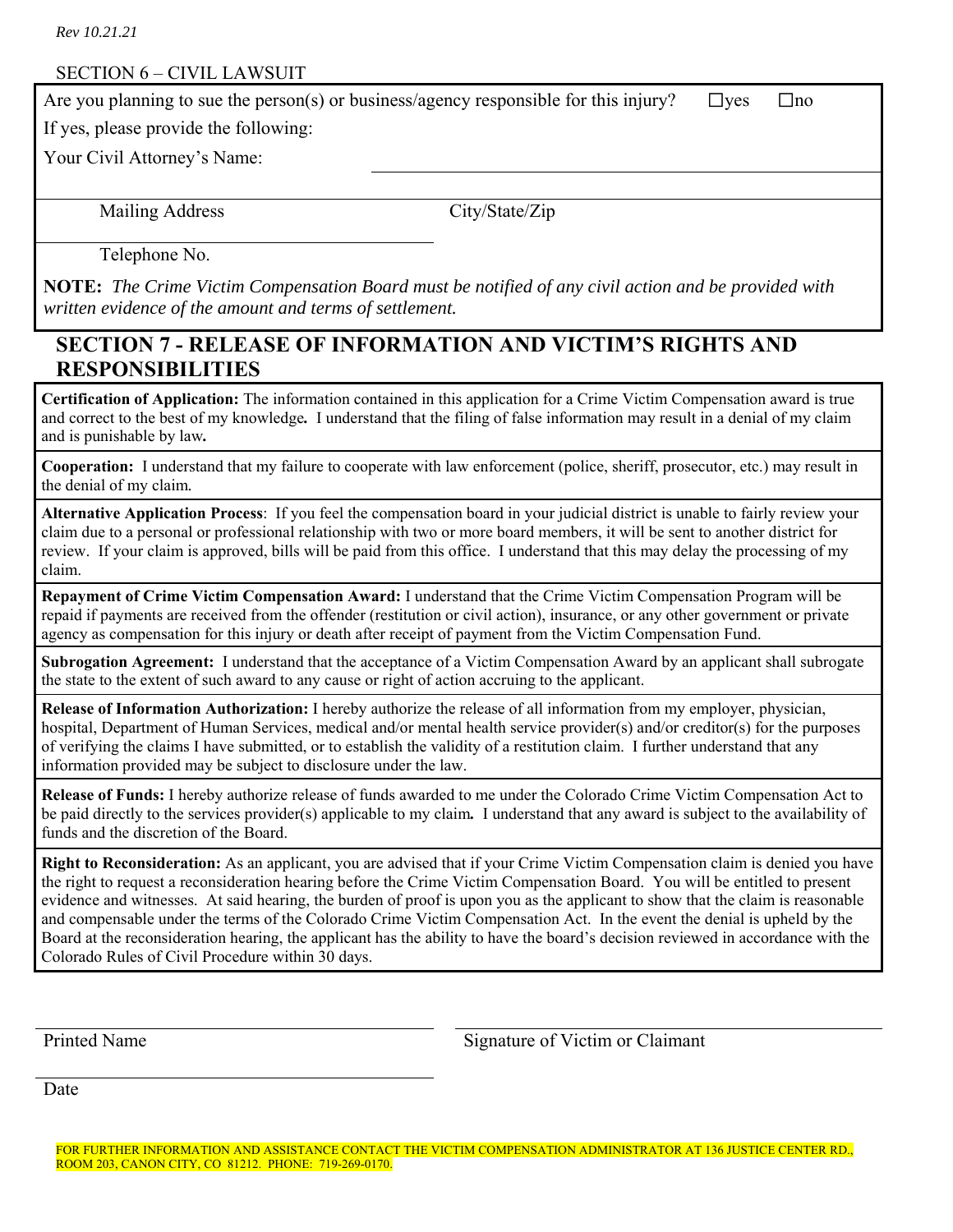### VICTIM COMPENSATION PROGRAM Eleventh Judicial District 136 Justice Center Rd., Room 203 Canon City, CO 81212 (719) 269-0170

### Please print **LOSS OF WAGES**

### **VICTIM NAME:**

THE PROGRAM WILL ONLY COMPENSATE THE VICTIM FOR WAGES LOST DUE TO PHYSICAL OR EMOTIONAL INJURIES DIRECTLY CAUSED BY THE CRIME. LOST WAGES WILL NOT BE PAID FOR TIME LOST DUE TO COURT APPEARANCES, APPOINTMENTS WITH CRIMINAL JUSTICE PERSONNEL OR APPOINTMENTS WITH SERVICE PROVIDERS.

If you are requesting loss of wages, **take this form to your employer and have it completed and signed by your supervisor/employer each month. If you are self-employed you must submit copies of your tax returns. If claiming lost wages, you must supply the following documentation:** 

- **1) This form must be completed and returned before your request for lost wages can be processed. Please return the original form with your application or send to the address listed above.**
- **2) A letter from your treating physician or therapist indicating your inability to work due to physical or emotional injuries sustained as a result of the crime and indicating length of time of inability to work.**
- **3) If requesting lost wages for more than more month you must take this form to your employer each month for verification**

| <b>EMPLOYEE'S NAME:</b>                                                        | <b>JOB TITLE:</b>                                              |                                             |
|--------------------------------------------------------------------------------|----------------------------------------------------------------|---------------------------------------------|
| WAS THIS PERSON EMPLOYED ON THE<br>DATE OF INJURY?<br><b>YES</b><br>NO.        | HAS THIS PERSON RETURNED TO<br>WORK?<br><b>YES</b><br>NO.      | IF YES, DATE RETURNED?                      |
| WAS THIS PERSON INJURED WHILE AT WORK?<br><b>YES</b><br>NO.                    | IF YES, WAS WORKERS COMP PAID?<br>N <sub>O</sub><br><b>YES</b> | IF YES, THROUGH WHAT PERIOD<br>FROM:<br>TO: |
| WAS SICK LEAVE / ANNUAL LEAVE OR<br>DISABILITY PAID?<br>YES<br>NO <sub>1</sub> | IF YES, THROUGH WHAT PERIOD<br>FROM:<br>TO:                    | <b>HOURS WORKED PER DAY</b>                 |
| TOTAL NUMBER OF DAYS MISSED                                                    |                                                                |                                             |
| <b>HOURLY</b><br><b>RATE OF PAY</b>                                            | <b>WEEKLY</b><br><b>COMMISSION</b>                             |                                             |
| <b>MONTHLY</b>                                                                 | DAILY<br><b>OTHER</b>                                          |                                             |

### **TOTAL AMOUNT OF GROSS LOSS OF WAGES: \$**

| Employer's (firm) name:                        |      |
|------------------------------------------------|------|
| Address:                                       |      |
| City, State, Zip Code                          |      |
| Employer (supervisor/representative) name:     |      |
| Job title:                                     |      |
| Phone number:                                  |      |
| Employer (supervisor/representative) Signature | Date |
| <b>Employee (victim) signature:</b>            | Date |